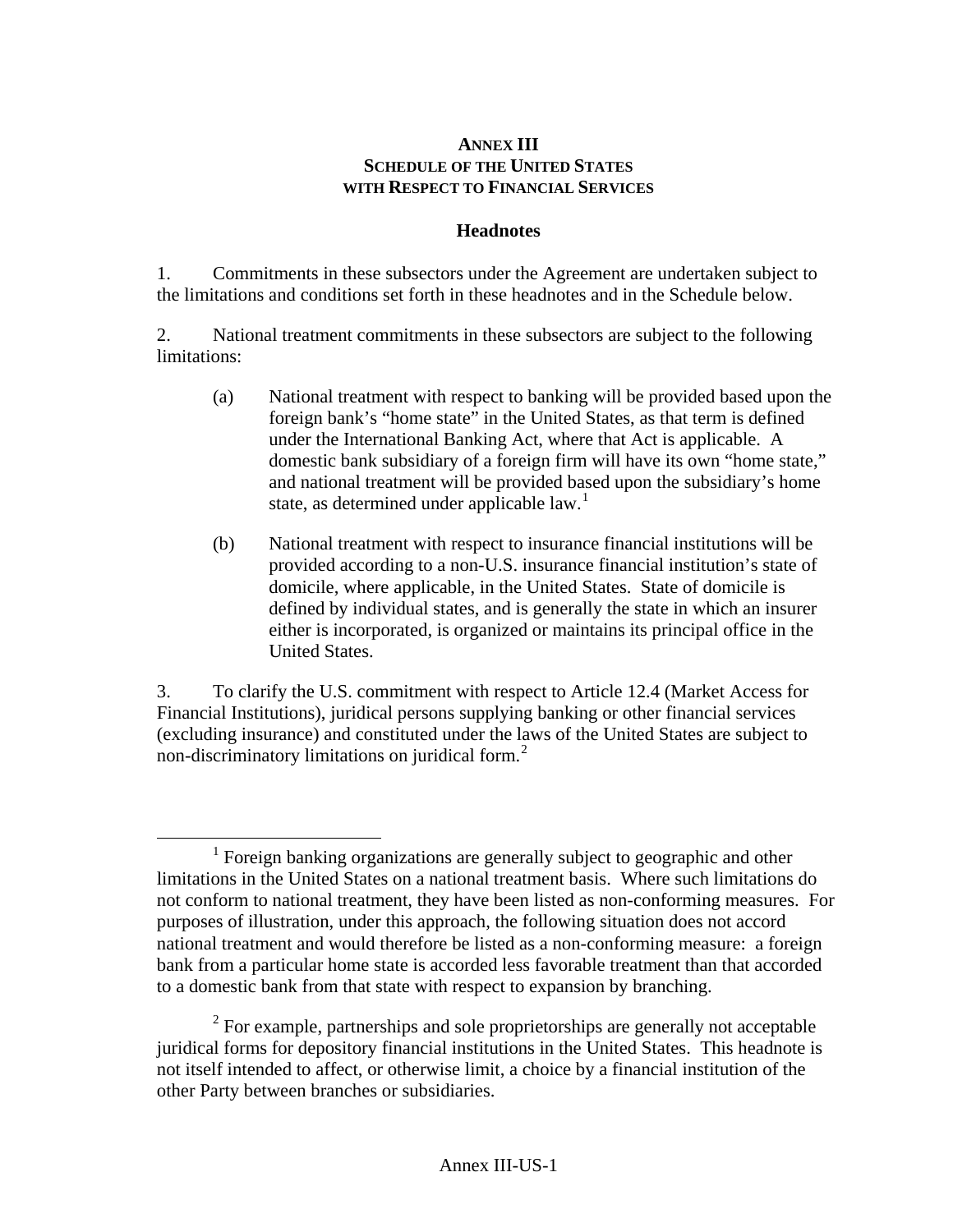4. The United States limits its commitments under Article 12.9.1(c) (Non-Conforming Measures) with respect to Article 12.4 (Market Access for Financial Institutions) in the following manner: with respect to banking and other financial services (excluding insurance), Article 12.9.1(c) shall apply only to non-conforming measures relating to 12.4(a) and not to those non-conforming measures relating to Article 12.4(b).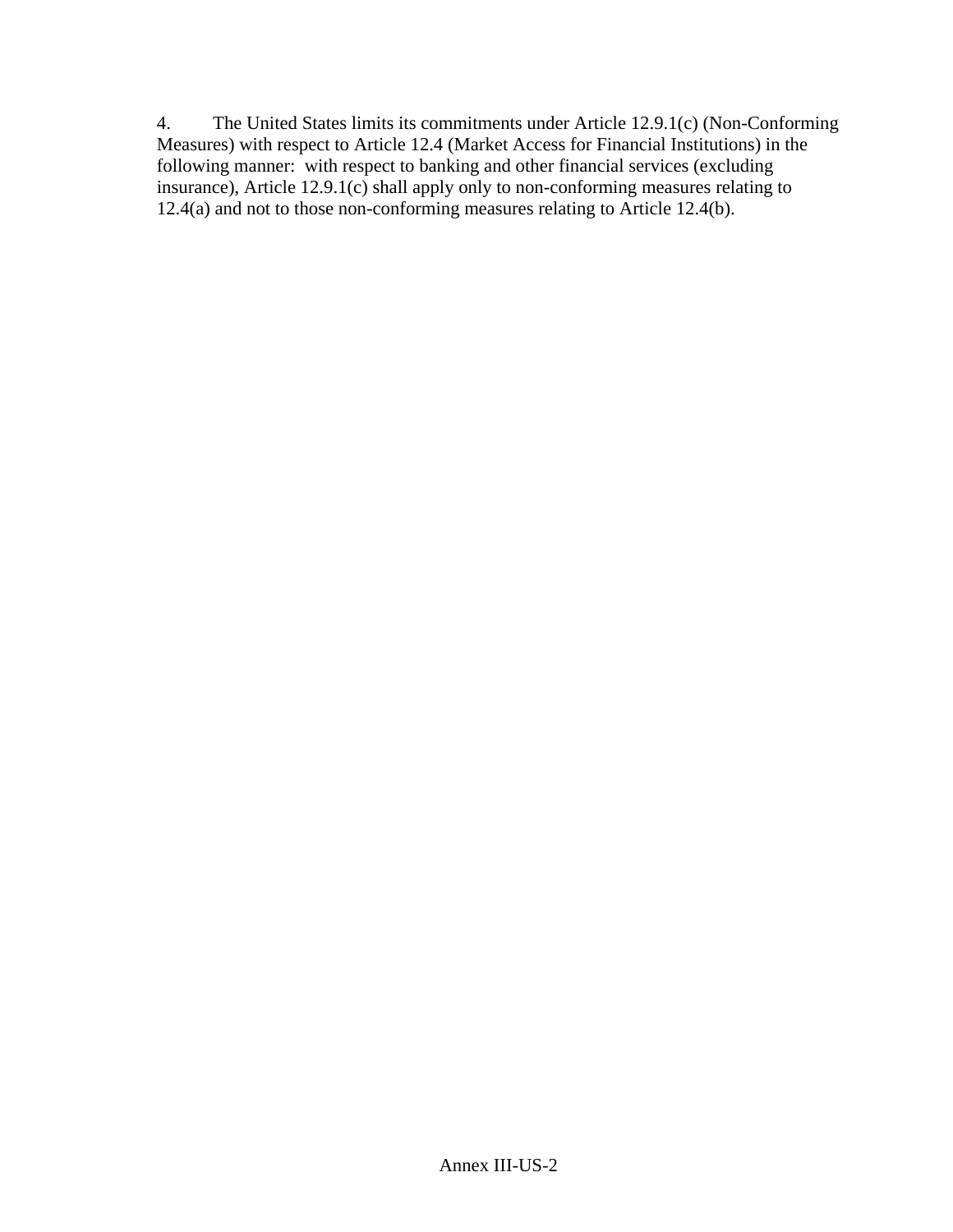## **Annex III Schedule of the United States with Respect to Financial Services Section A**

| <b>Sector:</b>                | <b>Financial Services</b>                                                                                                                                                                                         |
|-------------------------------|-------------------------------------------------------------------------------------------------------------------------------------------------------------------------------------------------------------------|
| <b>Sub-Sector:</b>            | Banking and Other Financial Services (Excluding Insurance)                                                                                                                                                        |
| <b>Obligations Concerned:</b> | Senior Management & Boards of Directors (Article 12.8)                                                                                                                                                            |
| <b>Level of Government:</b>   | Central                                                                                                                                                                                                           |
| <b>Measures:</b>              | 12 U.S.C. 72                                                                                                                                                                                                      |
| <b>Description:</b>           | All directors of a national bank must be U.S. citizens, except that<br>the Comptroller of the Currency may waive the citizenship<br>requirement for not more than a minority of the total number of<br>directors. |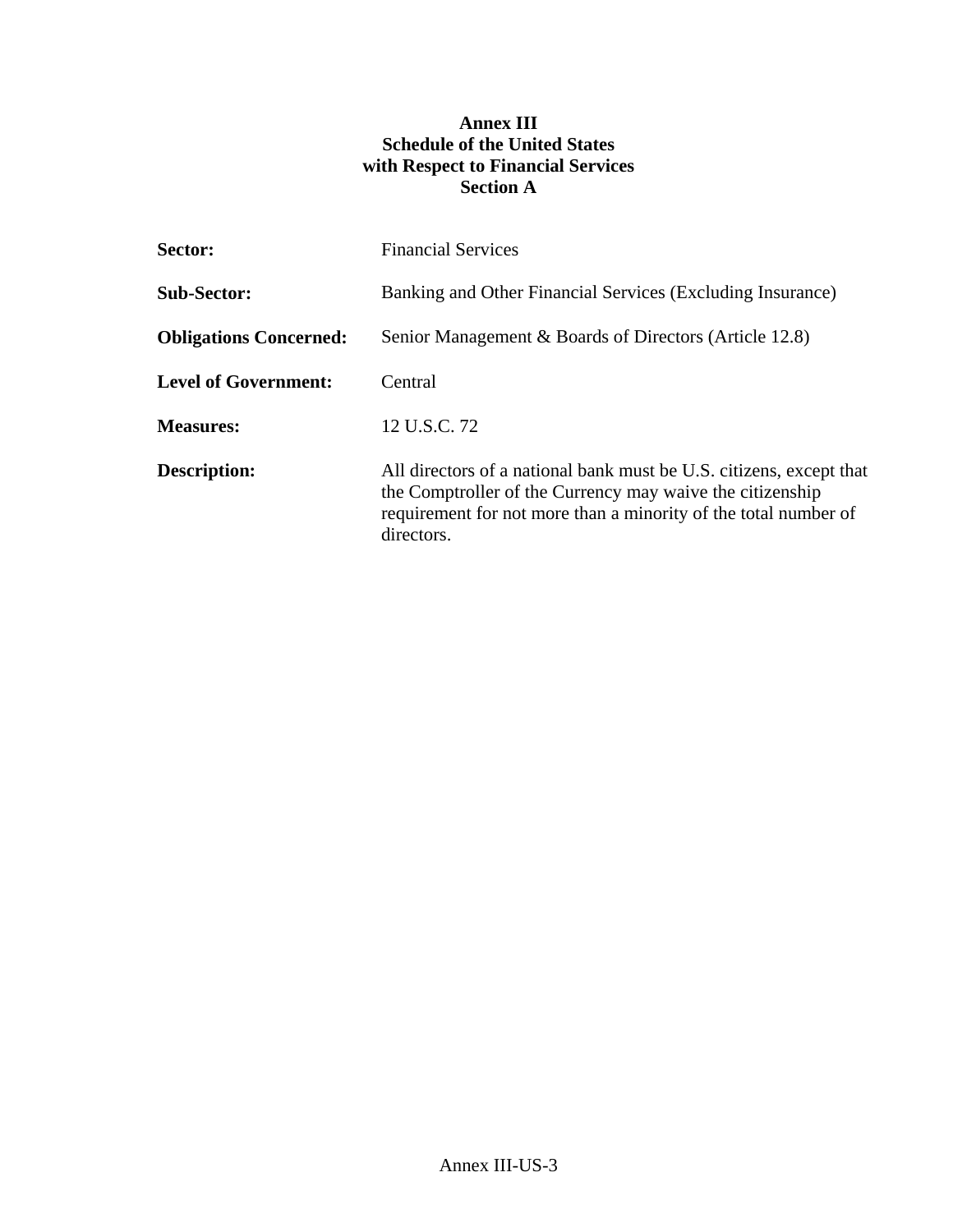| Sector:                       | <b>Financial Services</b>                                                                                                                                                 |
|-------------------------------|---------------------------------------------------------------------------------------------------------------------------------------------------------------------------|
| <b>Sub-Sector:</b>            | Banking and Other Financial Services (Excluding Insurance)                                                                                                                |
| <b>Obligations Concerned:</b> | National Treatment (Article 12.2)<br>Market Access for Financial Institutions (Article 12.4)                                                                              |
| <b>Level of Government:</b>   | Central                                                                                                                                                                   |
| <b>Measures:</b>              | 12 U.S.C. 619                                                                                                                                                             |
| Description:                  | Foreign ownership of Edge corporations is limited to foreign banks<br>and U.S. subsidiaries of foreign banks, while domestic non-bank<br>firms may own such corporations. |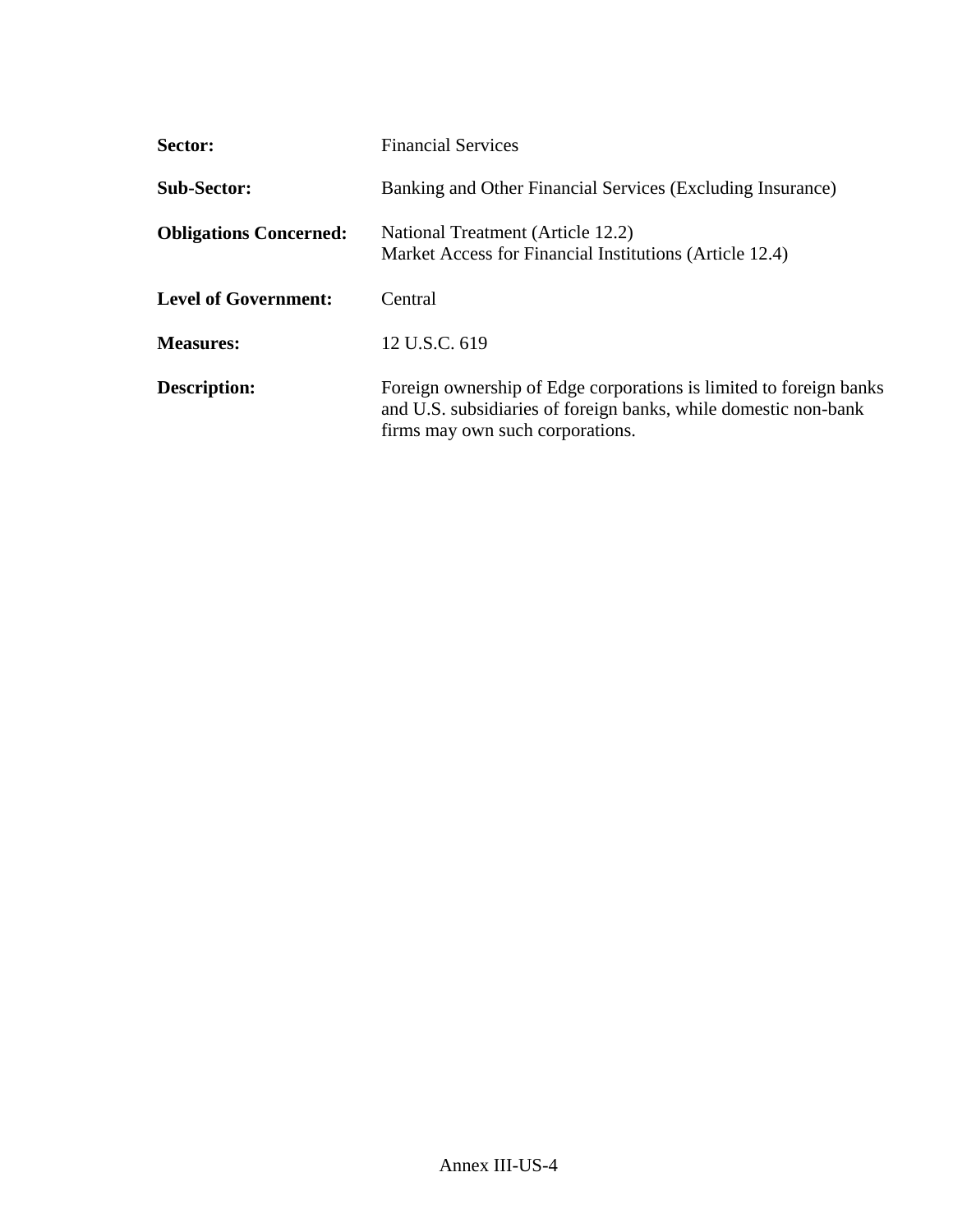| Sector:                       | <b>Financial Services</b>                                                                                                                                                                                                                                                                       |
|-------------------------------|-------------------------------------------------------------------------------------------------------------------------------------------------------------------------------------------------------------------------------------------------------------------------------------------------|
| <b>Sub-Sector:</b>            | Banking and Other Financial Services (Excluding Insurance)                                                                                                                                                                                                                                      |
| <b>Obligations Concerned:</b> | National Treatment (Article 12.2)<br>Market Access for Financial Institutions (Article 12.4)                                                                                                                                                                                                    |
| <b>Level of Government:</b>   | Central                                                                                                                                                                                                                                                                                         |
| <b>Measures:</b>              | 12 U.S.C. 1463 et seq. & 12 U.S.C. 1751 et seq.                                                                                                                                                                                                                                                 |
| <b>Description:</b>           | Federal and state laws do not permit a credit union, savings bank,<br>or savings association (both of the latter two entities may be also<br>called thrift institutions) in the United States to be established<br>through branches of corporations organized under a foreign<br>country's law. |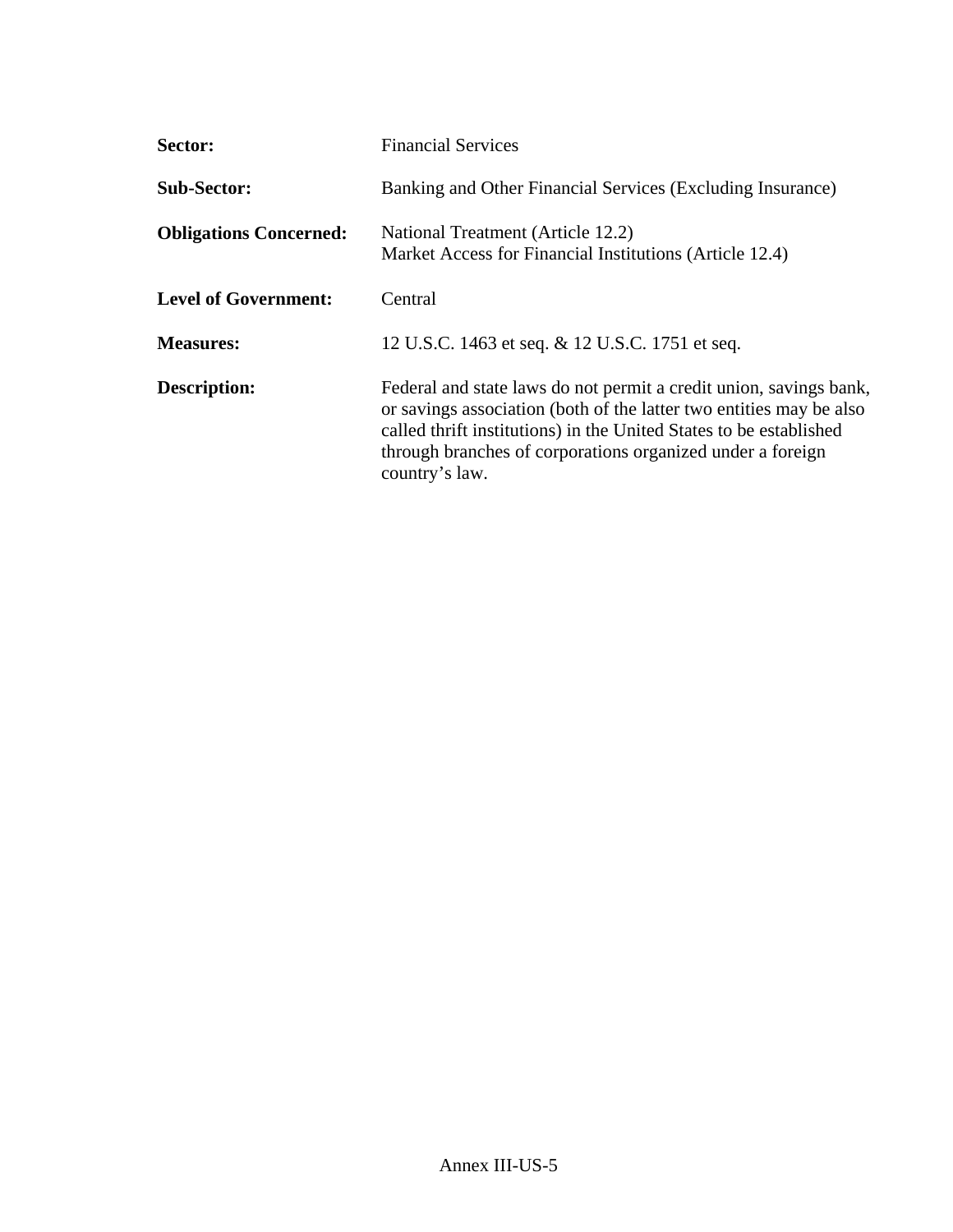| Sector:                       | <b>Financial Services</b>                                                                                                                                                                                                                                                                     |
|-------------------------------|-----------------------------------------------------------------------------------------------------------------------------------------------------------------------------------------------------------------------------------------------------------------------------------------------|
| <b>Sub-Sector:</b>            | Banking and Other Financial Services (Excluding Insurance)                                                                                                                                                                                                                                    |
| <b>Obligations Concerned:</b> | National Treatment (Article 12.2)<br>Market Access for Financial Institutions (Article 12.4)                                                                                                                                                                                                  |
| <b>Level of Government:</b>   | Central                                                                                                                                                                                                                                                                                       |
| <b>Measures:</b>              | 12 U.S.C. 3104(d)                                                                                                                                                                                                                                                                             |
| <b>Description:</b>           | In order to accept or maintain domestic retail deposits of less than<br>\$100,000, a foreign bank must establish an insured banking<br>subsidiary. This requirement does not apply to a foreign bank<br>branch that was engaged in insured deposit-taking activities on<br>December 19, 1991. |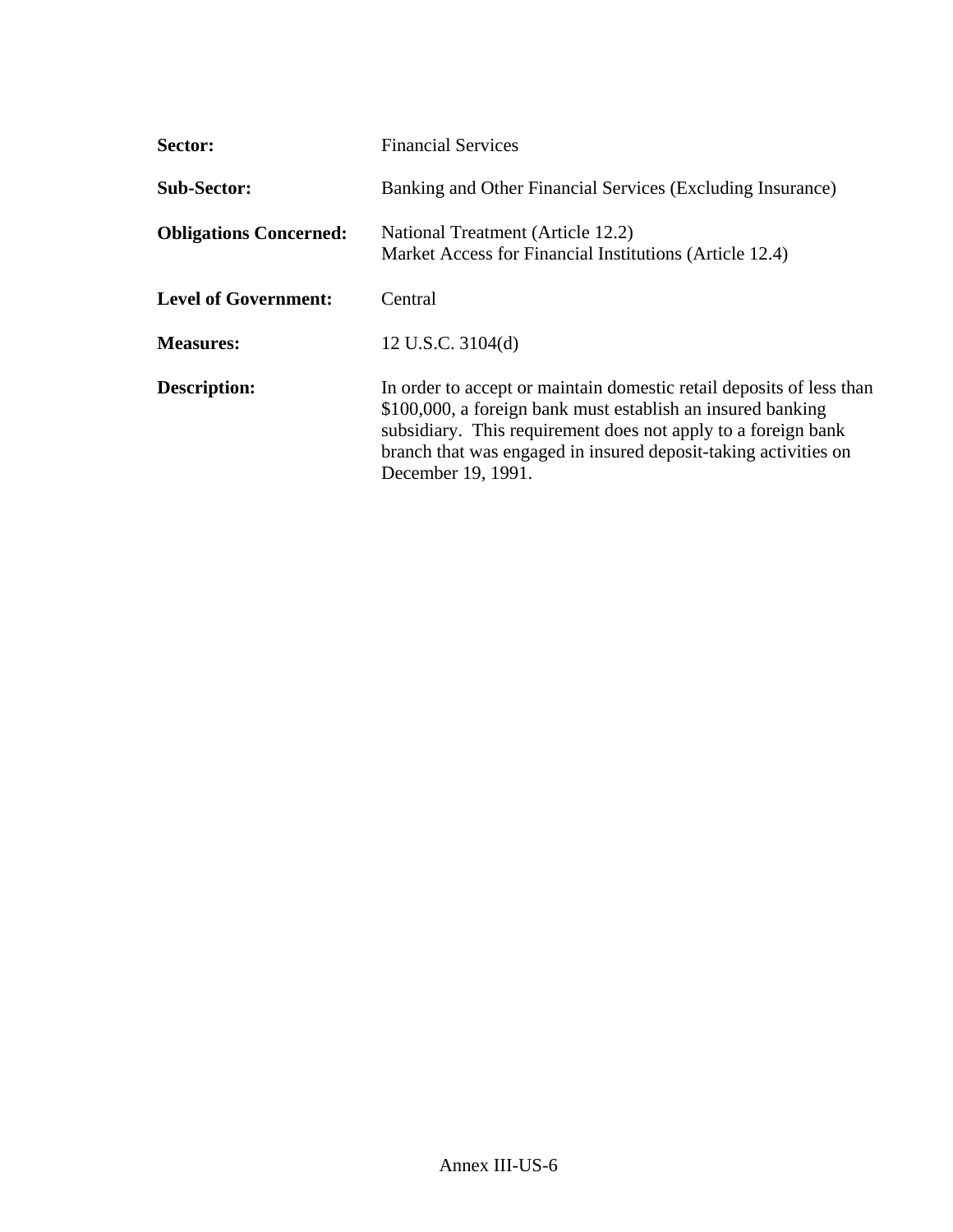| <b>Sector:</b>                | <b>Financial Services</b>                                                                                                                                                                                                                                                                                                                                                                                                                                                                                                                                                                                     |
|-------------------------------|---------------------------------------------------------------------------------------------------------------------------------------------------------------------------------------------------------------------------------------------------------------------------------------------------------------------------------------------------------------------------------------------------------------------------------------------------------------------------------------------------------------------------------------------------------------------------------------------------------------|
| <b>Sub-Sector:</b>            | Banking and Other Financial Services (Excluding Insurance)                                                                                                                                                                                                                                                                                                                                                                                                                                                                                                                                                    |
| <b>Obligations Concerned:</b> | National Treatment (Article 12.2)                                                                                                                                                                                                                                                                                                                                                                                                                                                                                                                                                                             |
| <b>Level of Government:</b>   | Central                                                                                                                                                                                                                                                                                                                                                                                                                                                                                                                                                                                                       |
| <b>Measures:</b>              | 15 U.S.C. 80b-2, 80b-3                                                                                                                                                                                                                                                                                                                                                                                                                                                                                                                                                                                        |
| <b>Description:</b>           | Foreign banks are required to register as investment advisers under<br>the Investment Advisers Act of 1940 to engage in securities<br>advisory and investment management services in the United<br>States, while domestic banks* (or a separately identifiable<br>department or division of the bank) do not have to register unless<br>they advise registered investment companies. The registration<br>requirement involves record maintenance, inspections, submission<br>of reports, and payment of a fee.<br>* For greater clarity, "domestic banks" include U.S. bank<br>subsidiaries of foreign banks. |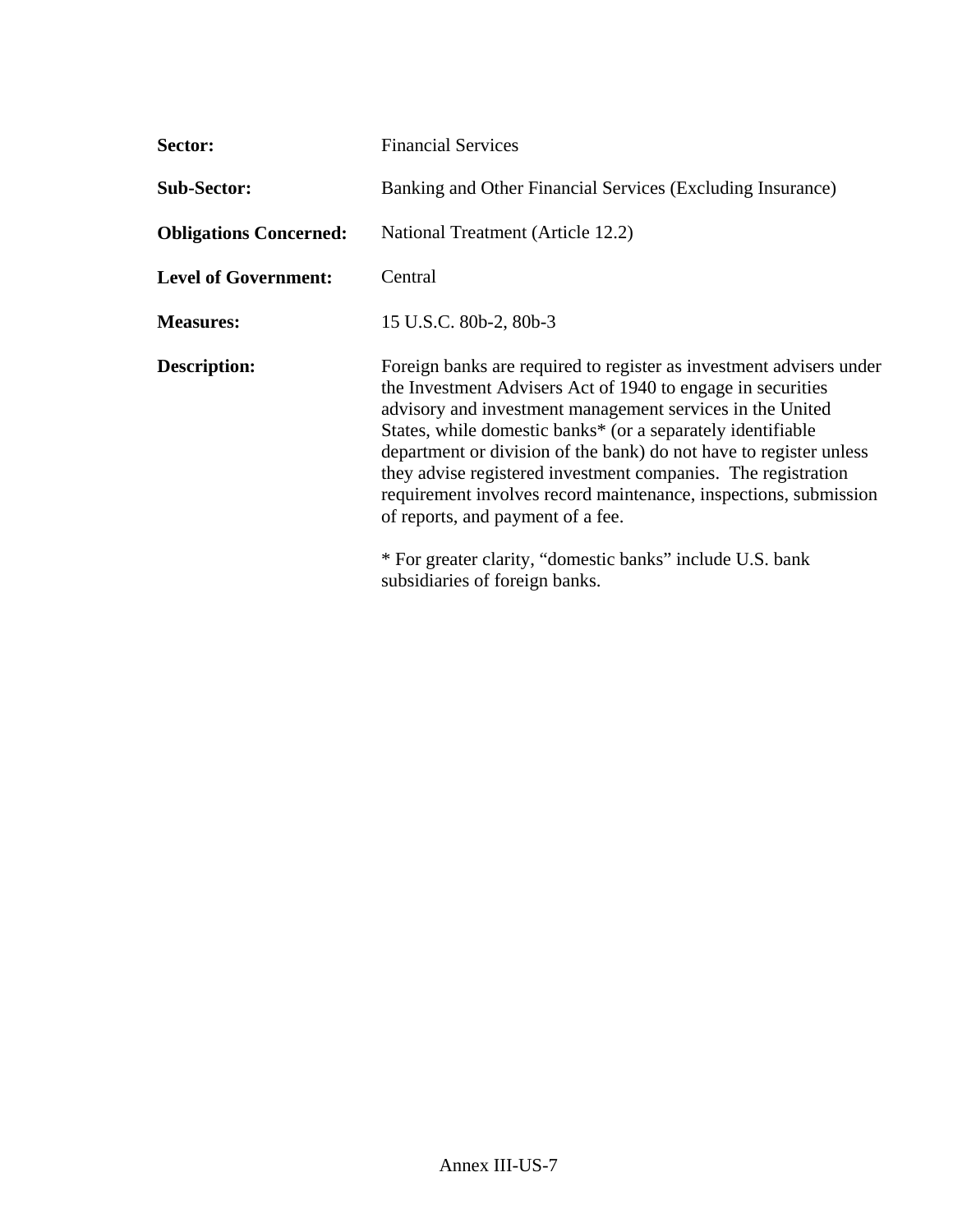| <b>Sector:</b>                | <b>Financial Services</b>                                                                                                                                                                            |
|-------------------------------|------------------------------------------------------------------------------------------------------------------------------------------------------------------------------------------------------|
| <b>Sub-Sector:</b>            | Banking and Other Financial Services (Excluding Insurance)                                                                                                                                           |
| <b>Obligations Concerned:</b> | National Treatment (Article 12.2)                                                                                                                                                                    |
| <b>Level of Government:</b>   | Central                                                                                                                                                                                              |
| <b>Measures:</b>              | 12 U.S.C. 221, 302, 321                                                                                                                                                                              |
| <b>Description:</b>           | Foreign banks cannot be members of the Federal Reserve System,<br>and thus may not vote for directors of a Federal Reserve Bank.<br>Foreign-owned bank subsidiaries are not subject to this measure. |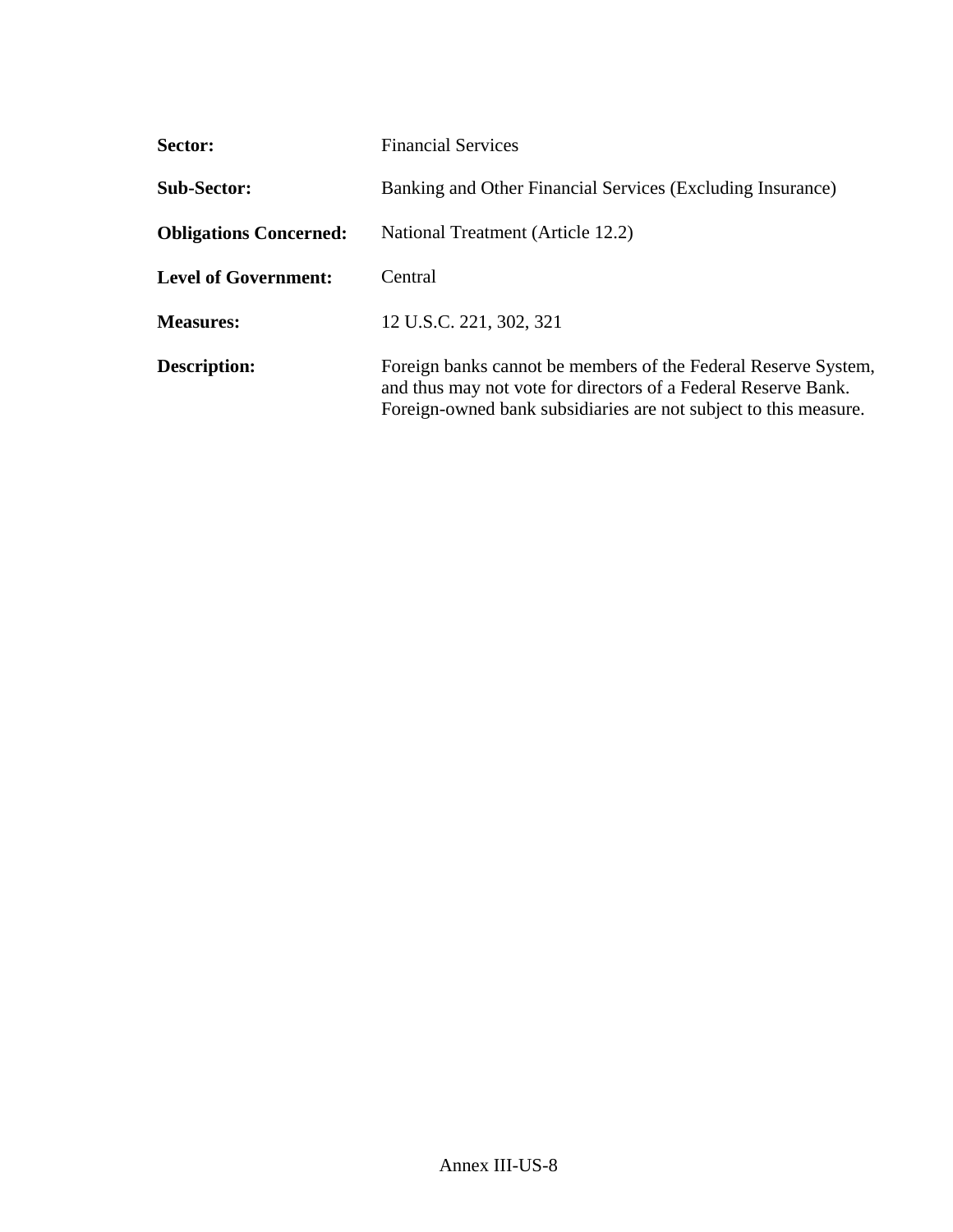| <b>Sector:</b>                | <b>Financial Services</b>                                                                                                                                                                                                                                                                                                                                                                                                                                                                                                  |
|-------------------------------|----------------------------------------------------------------------------------------------------------------------------------------------------------------------------------------------------------------------------------------------------------------------------------------------------------------------------------------------------------------------------------------------------------------------------------------------------------------------------------------------------------------------------|
| <b>Sub-Sector:</b>            | Banking and Other Financial Services (Excluding Insurance)                                                                                                                                                                                                                                                                                                                                                                                                                                                                 |
| <b>Obligations Concerned:</b> | Market Access for Financial Institutions (Article 12.4)                                                                                                                                                                                                                                                                                                                                                                                                                                                                    |
| <b>Level of Government:</b>   | Central                                                                                                                                                                                                                                                                                                                                                                                                                                                                                                                    |
| <b>Measures:</b>              | 12 U.S.C. 36(g); 12 U.S.C. 1828(d)(4); 12 U.S.C. 1831u(a)(4)                                                                                                                                                                                                                                                                                                                                                                                                                                                               |
| <b>Description:</b>           | The United States undertakes no commitment with respect to<br>Article 12. 4(b) in relation to the expansion, via the establishment<br>of a branch or the acquisition of one or more branches of a bank<br>without acquisition of the entire bank, by a foreign bank into<br>another state from its "home state," as that term is defined under<br>applicable law. Except as provided elsewhere in this schedule,<br>such expansion shall be accorded on a national treatment basis in<br>accordance with headnote $2(a)$ . |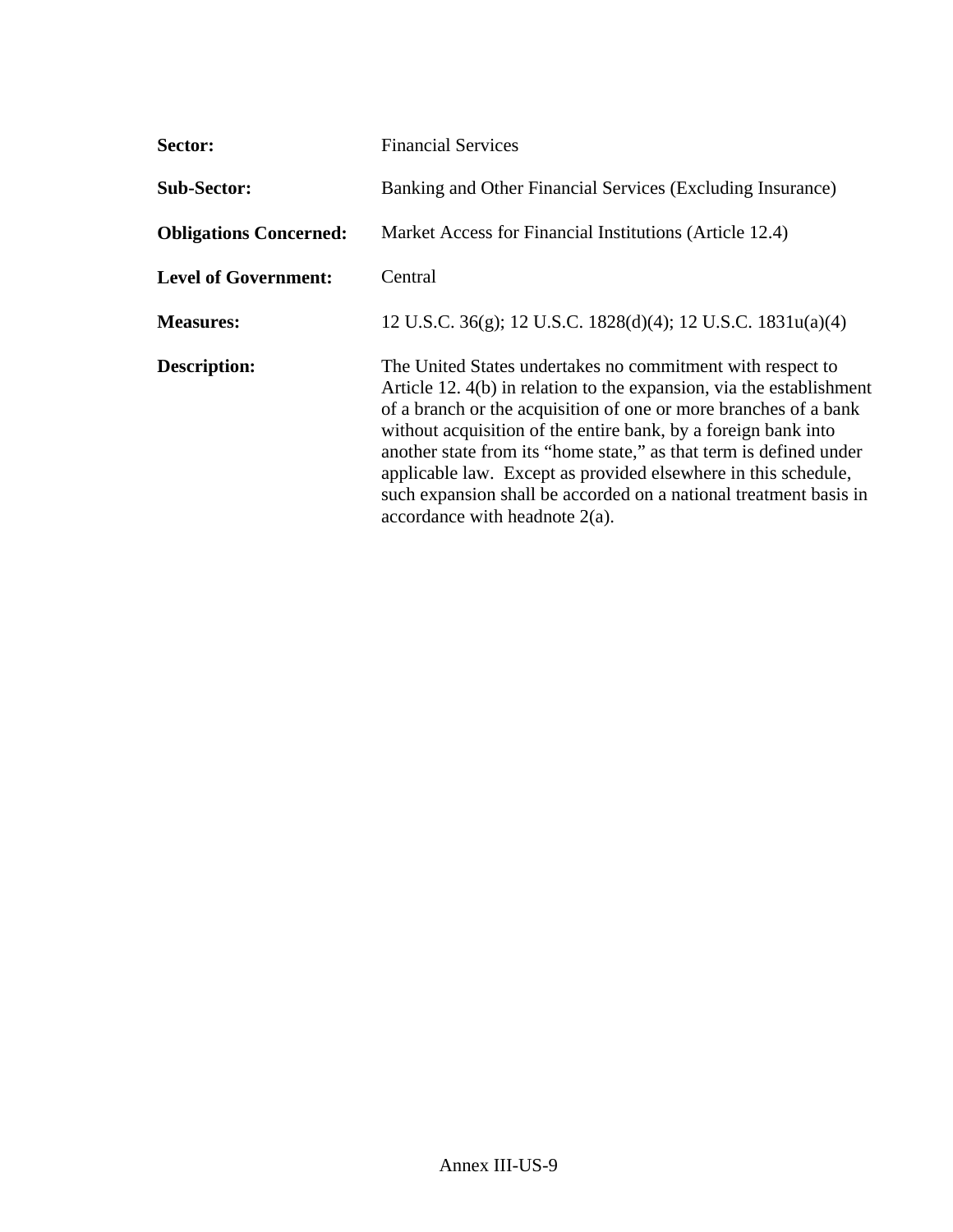| <b>Sector:</b>                | <b>Financial Services</b>                                                                                                                                                                                                                                                                                                                             |
|-------------------------------|-------------------------------------------------------------------------------------------------------------------------------------------------------------------------------------------------------------------------------------------------------------------------------------------------------------------------------------------------------|
| <b>Sub-Sector:</b>            | Banking and Other Financial Services (Excluding Insurance)                                                                                                                                                                                                                                                                                            |
| <b>Obligations Concerned:</b> | Market Access for Financial Institutions (Article 12.4)                                                                                                                                                                                                                                                                                               |
| <b>Level of Government:</b>   | Central                                                                                                                                                                                                                                                                                                                                               |
| <b>Measures:</b>              | 12 U.S.C. 1831u                                                                                                                                                                                                                                                                                                                                       |
| <b>Description:</b>           | Interstate expansion by a foreign bank through the establishment<br>of branches by merger with a bank located outside the "home"<br>state," as that term is defined under applicable law, of a foreign<br>bank shall be accorded on a national treatment basis in accordance<br>with headnote $2(a)$ , except as provided elsewhere in this schedule. |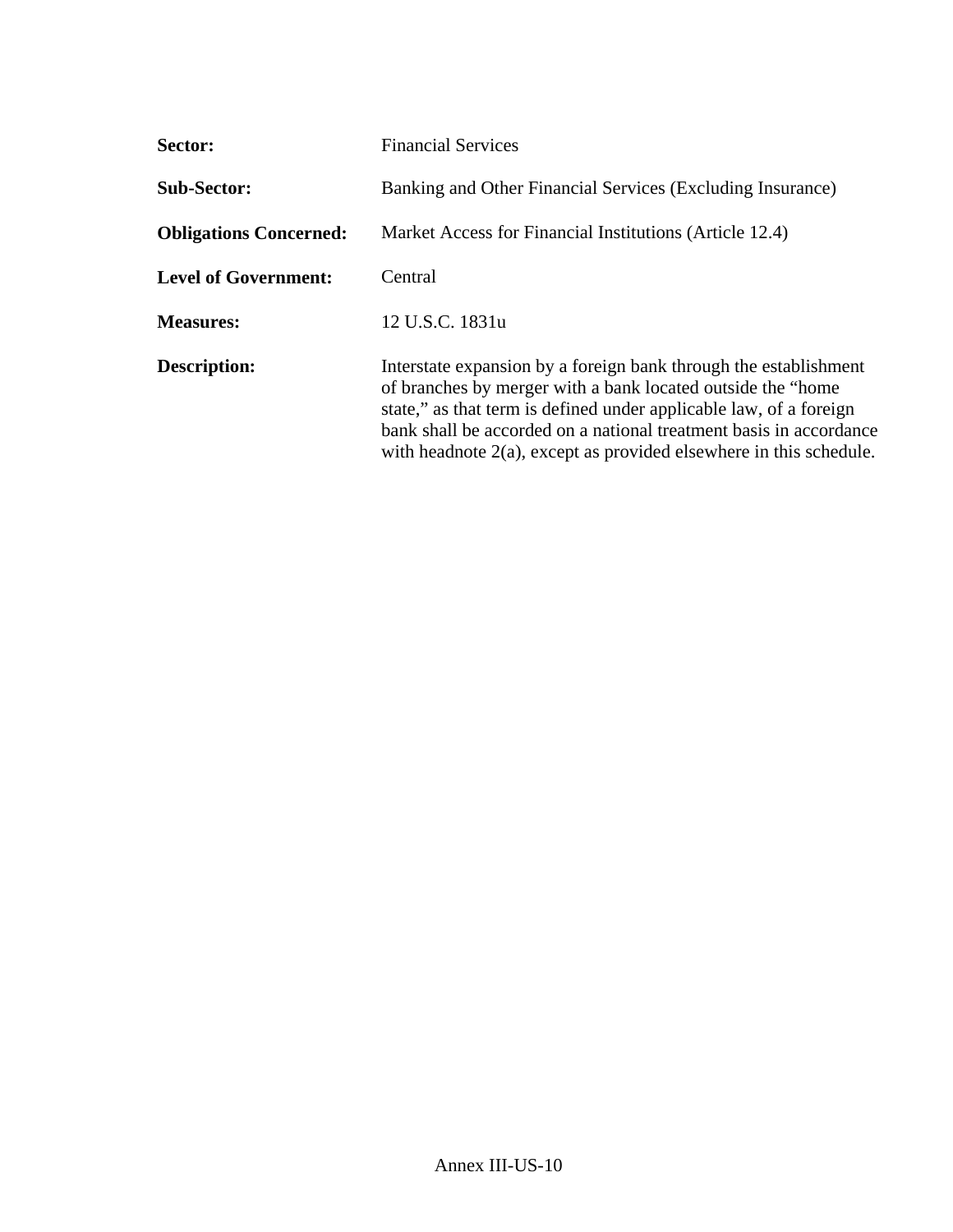| Sector:                       | <b>Financial Services</b>                                                                                                                                                             |
|-------------------------------|---------------------------------------------------------------------------------------------------------------------------------------------------------------------------------------|
| <b>Sub-Sector:</b>            | Banking and Other Financial Services (Excluding Insurance)                                                                                                                            |
| <b>Obligations Concerned:</b> | National Treatment (Article 12.2)<br>Market Access for Financial Institutions (Article 12.4)                                                                                          |
| <b>Level of Government:</b>   | Central                                                                                                                                                                               |
| <b>Measures:</b>              | 12 U.S.C. 3102(a)(1); 12 U.S.C. 3103(a); 12 U.S.C. 3102(d)                                                                                                                            |
| <b>Description:</b>           | Establishment of a federal branch or agency by a foreign bank is<br>not available in the following states that may prohibit<br>establishment of a branch or agency by a foreign bank: |
|                               | Branches and agencies may be prohibited in Alabama, Kansas,<br>Maryland, North Dakota, and Wyoming.                                                                                   |
|                               | Branches, but not agencies, may be prohibited in Delaware,<br>$\bullet$<br>Florida, Georgia, Idaho, Louisiana, Mississippi, Missouri,<br>Oklahoma, Texas, and West Virginia.          |
|                               | Certain restrictions on fiduciary powers apply to federal agencies.                                                                                                                   |
|                               | Note: The cited federal measures provide that certain state law<br>restrictions shall apply to the establishment of federal branches or<br>agencies.                                  |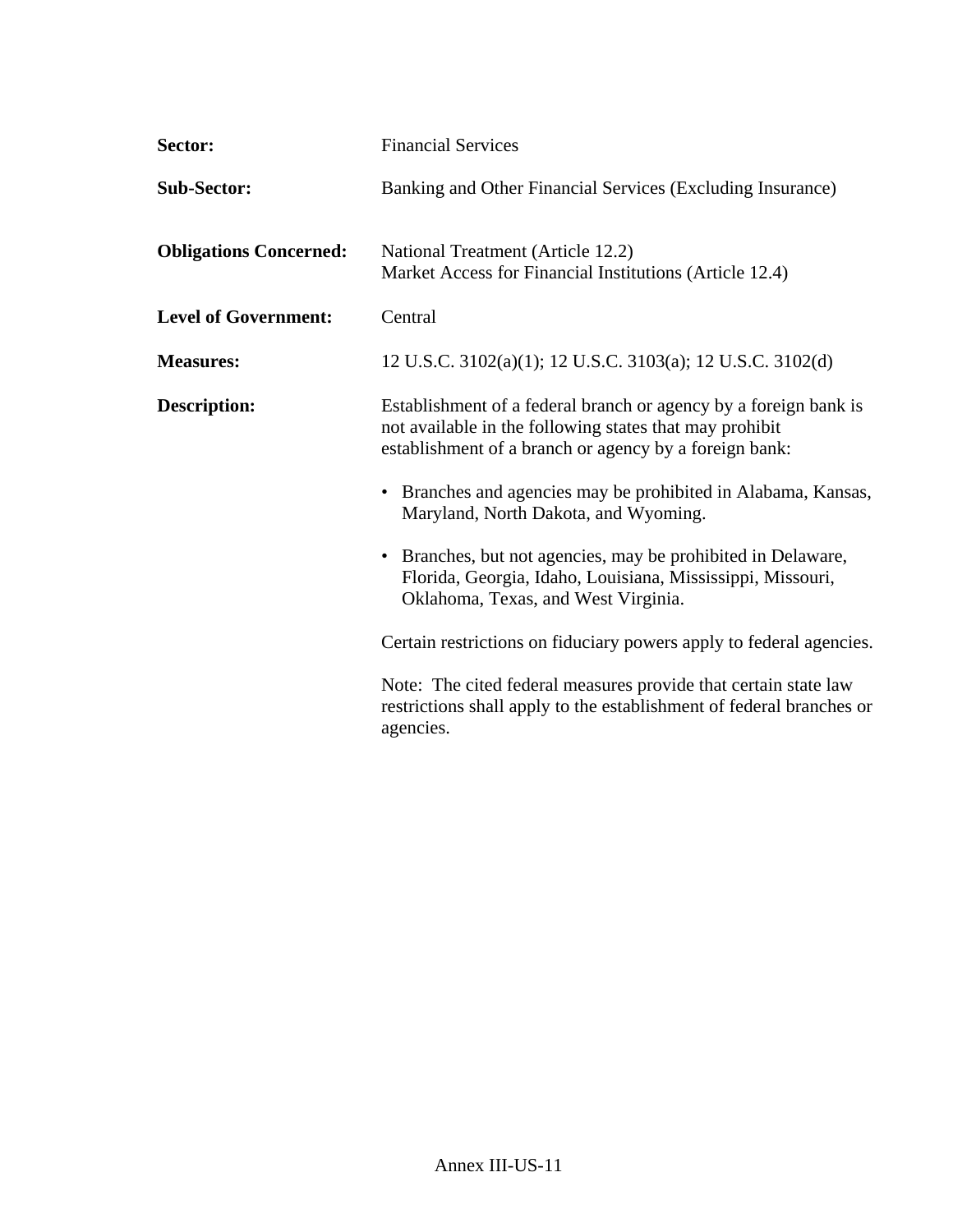| Sector:                       | <b>Financial Services</b>                                                                                                            |
|-------------------------------|--------------------------------------------------------------------------------------------------------------------------------------|
| <b>Sub-Sector:</b>            | Banking and Other Financial Services (Excluding Insurance)                                                                           |
| <b>Obligations Concerned:</b> | Most-Favored-Nation Treatment (Article 12.3)<br>Market Access for Financial Institutions (Article 12.4)                              |
| <b>Level of Government:</b>   | Central                                                                                                                              |
| <b>Measures:</b>              | 15 U.S.C. $77$ iji $(a)(1)$                                                                                                          |
| <b>Description:</b>           | The authority to act as a sole trustee of an indenture for a bond<br>offering in the United States is subject to a reciprocity test. |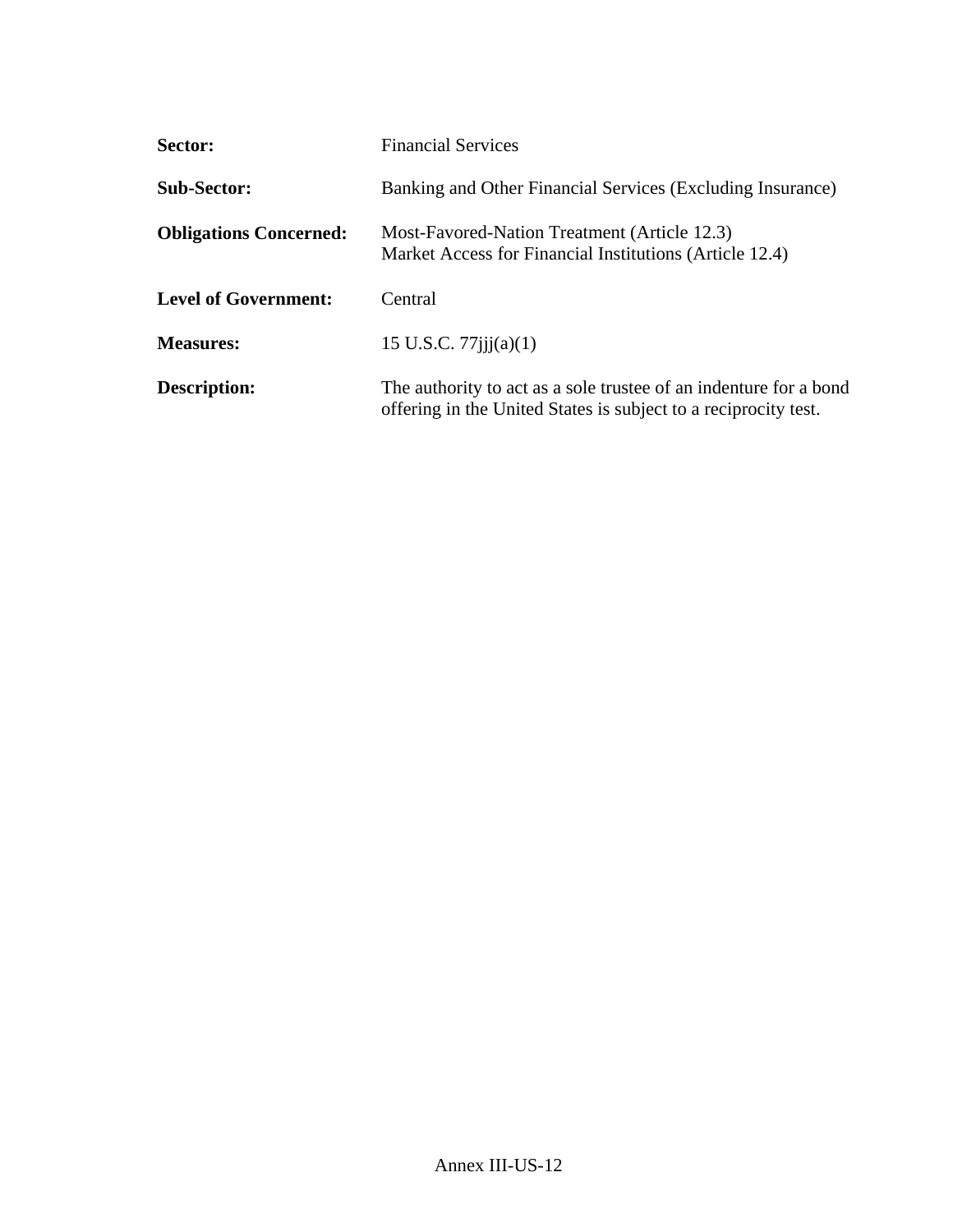| Sector:                       | <b>Financial Services</b>                                                                               |
|-------------------------------|---------------------------------------------------------------------------------------------------------|
| <b>Sub-Sector:</b>            | Banking and Other Financial Services (Excluding Insurance)                                              |
| <b>Obligations Concerned:</b> | Most-Favored-Nation Treatment (Article 12.3)<br>Market Access for Financial Institutions (Article 12.4) |
| <b>Level of Government:</b>   | Central                                                                                                 |
| <b>Measures:</b>              | 22 U.S.C. 5341-5342                                                                                     |
| <b>Description:</b>           | Designation as a primary dealer in U.S. government debt securities<br>is conditioned on reciprocity.    |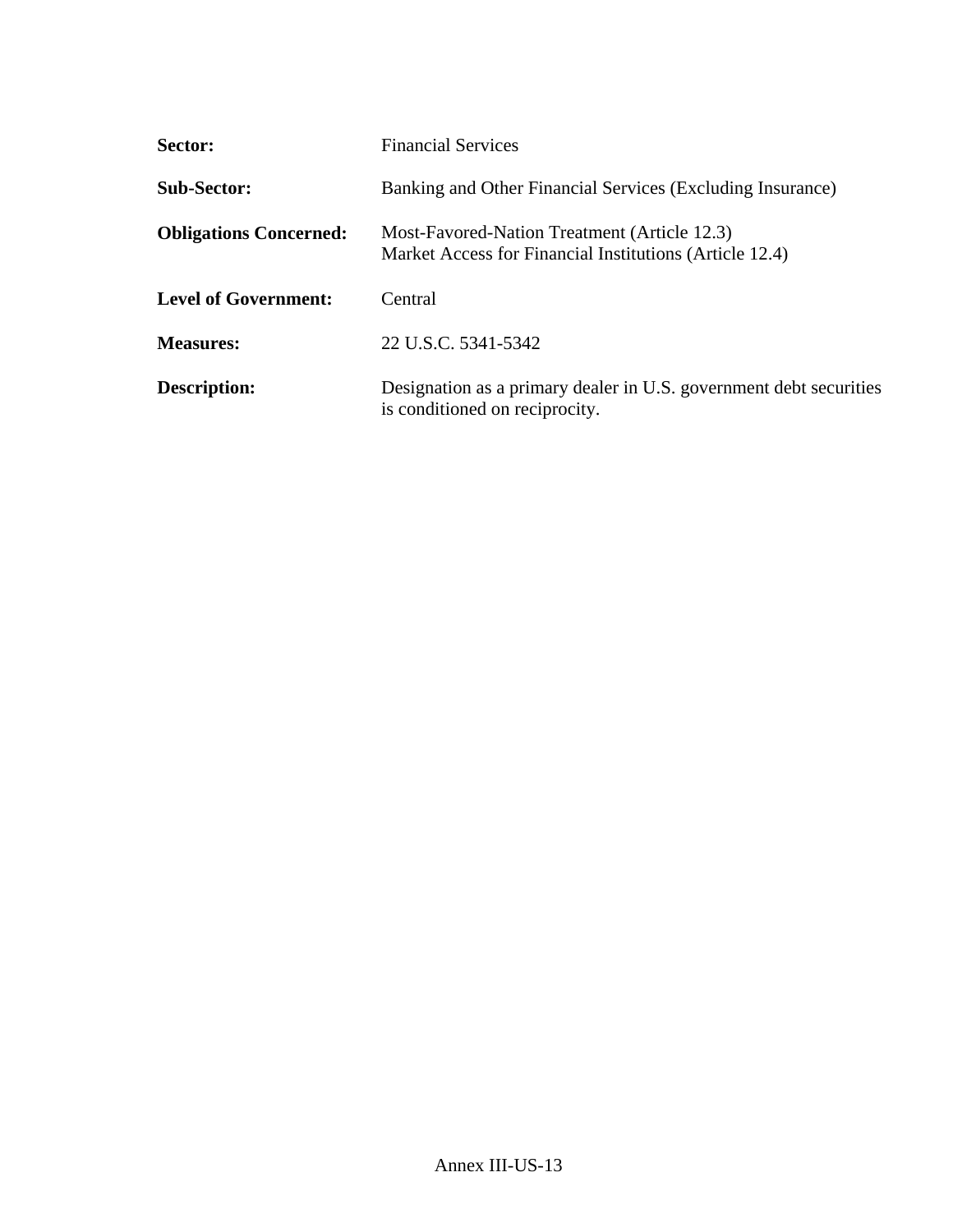| <b>Sector:</b>                | <b>Financial Services</b>                                                                                                                                                                       |
|-------------------------------|-------------------------------------------------------------------------------------------------------------------------------------------------------------------------------------------------|
| <b>Sub-Sector:</b>            | Banking and Other Financial Services (Excluding Insurance)                                                                                                                                      |
| <b>Obligations Concerned:</b> | Most-Favored-Nation Treatment (Article 12.3)                                                                                                                                                    |
| <b>Level of Government:</b>   | Central                                                                                                                                                                                         |
| <b>Measures:</b>              | 15 U.S.C. $78o(c)$                                                                                                                                                                              |
| <b>Description:</b>           | A broker-dealer registered under U.S. law that has its principal<br>place of business in Canada may maintain its required reserves in a<br>bank in Canada subject to the supervision of Canada. |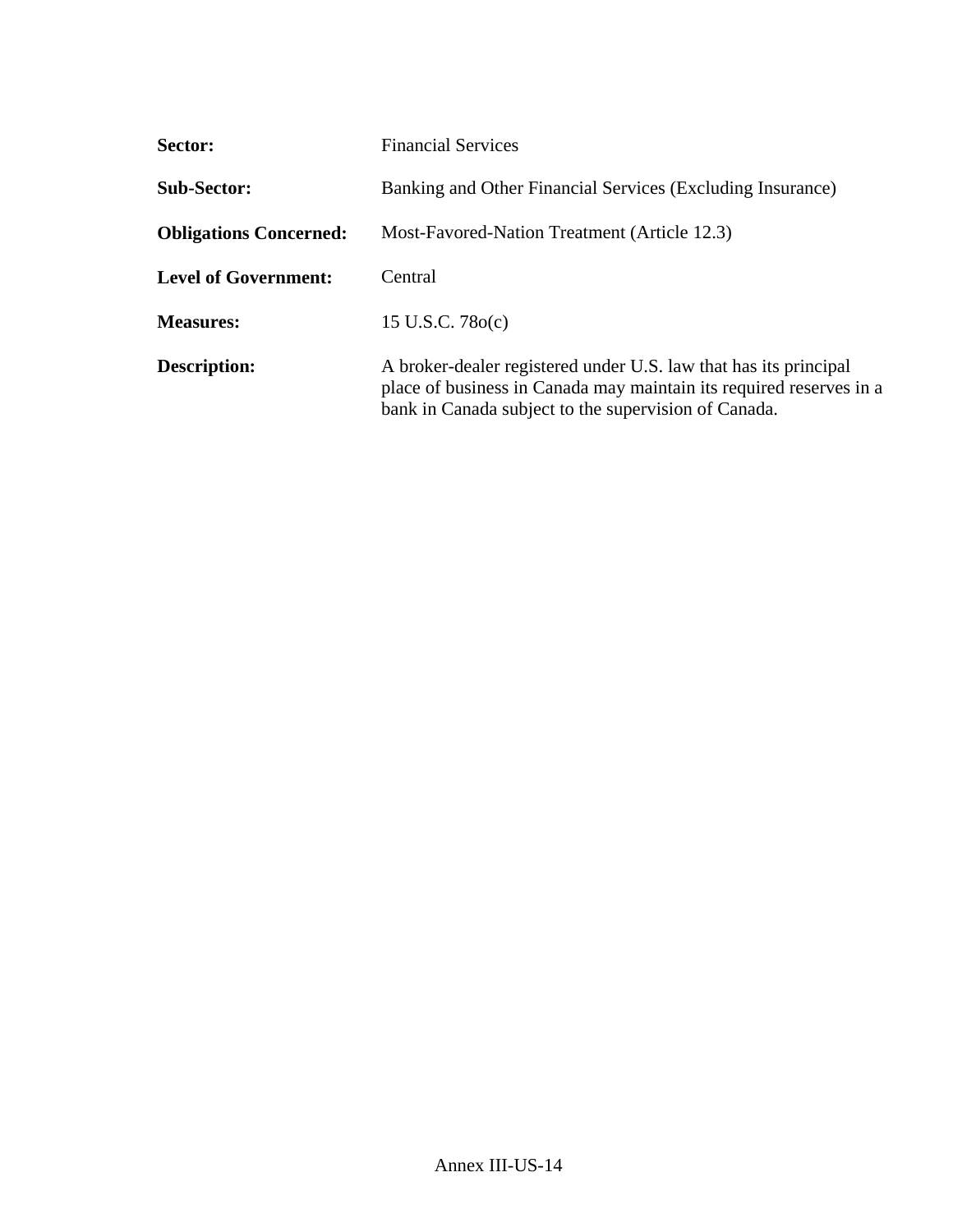| Sector:                       | <b>Financial Services</b>                                                                                                                                                                                                                                                                                                                                                            |
|-------------------------------|--------------------------------------------------------------------------------------------------------------------------------------------------------------------------------------------------------------------------------------------------------------------------------------------------------------------------------------------------------------------------------------|
| <b>Sub-Sector:</b>            | Banking and Other Financial Services (Excluding Insurance)                                                                                                                                                                                                                                                                                                                           |
| <b>Obligations Concerned:</b> | National Treatment (Article 12.2)                                                                                                                                                                                                                                                                                                                                                    |
| <b>Level of Government:</b>   | Central                                                                                                                                                                                                                                                                                                                                                                              |
| <b>Measures:</b>              | 12 U.S.C. 1421 et seq. (Federal Home Loan Banks); 12 U.S.C.<br>1451 et seq. (Federal Home Loan Mortgage Corporation); 12<br>U.S.C. 1717 et seq. (Federal National Mortgage Association); 12<br>U.S.C. 2011 et seq. (Farm Credit Banks); 12 U.S.C. 2279aa-1 et<br>seq. (Federal Agricultural Mortgage Corporation); 20 U.S.C. 1087-<br>2 et seq. (Student Loan Marketing Association) |
| <b>Description:</b>           | The United States may grant advantages, including but not limited<br>to the following, to one or more of the Government-Sponsored<br>Enterprises (GSEs) listed above:<br>• Capital, reserves and income of the GSE are exempt from<br>certain taxation.                                                                                                                              |
|                               | • Securities issued by the GSE are exempt from registration and<br>periodic reporting requirements under federal securities laws.                                                                                                                                                                                                                                                    |
|                               | • The U.S. Treasury may, in its discretion, purchase obligations<br>issued by the GSE.                                                                                                                                                                                                                                                                                               |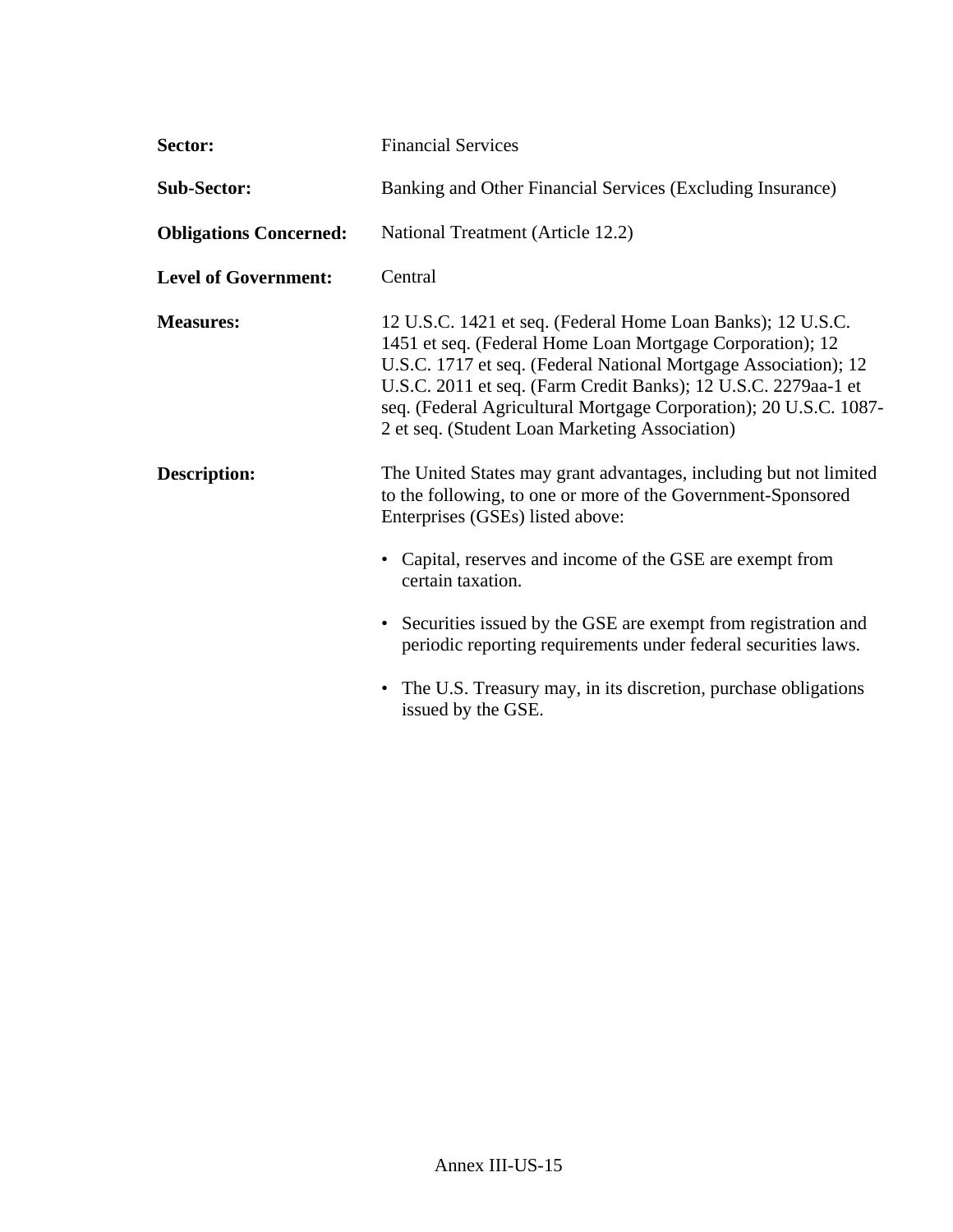| Sector:                       | <b>Financial Services</b>                                                                                                                                                                                |
|-------------------------------|----------------------------------------------------------------------------------------------------------------------------------------------------------------------------------------------------------|
| <b>Sub-Sector:</b>            | Banking and Other Financial Services (Excluding Insurance)                                                                                                                                               |
| <b>Obligations Concerned:</b> | National Treatment (Article 12.2)<br>Most-Favored-Nation Treatment (Article 12.3)<br>Market Access for Financial Institutions (Article 12.4)<br>Senior Management and Boards of Directors (Article 12.8) |
| <b>Level of Government:</b>   | Regional                                                                                                                                                                                                 |
| <b>Measures:</b>              | All existing non-conforming measures of all states, the District of<br>Columbia, and Puerto Rico.                                                                                                        |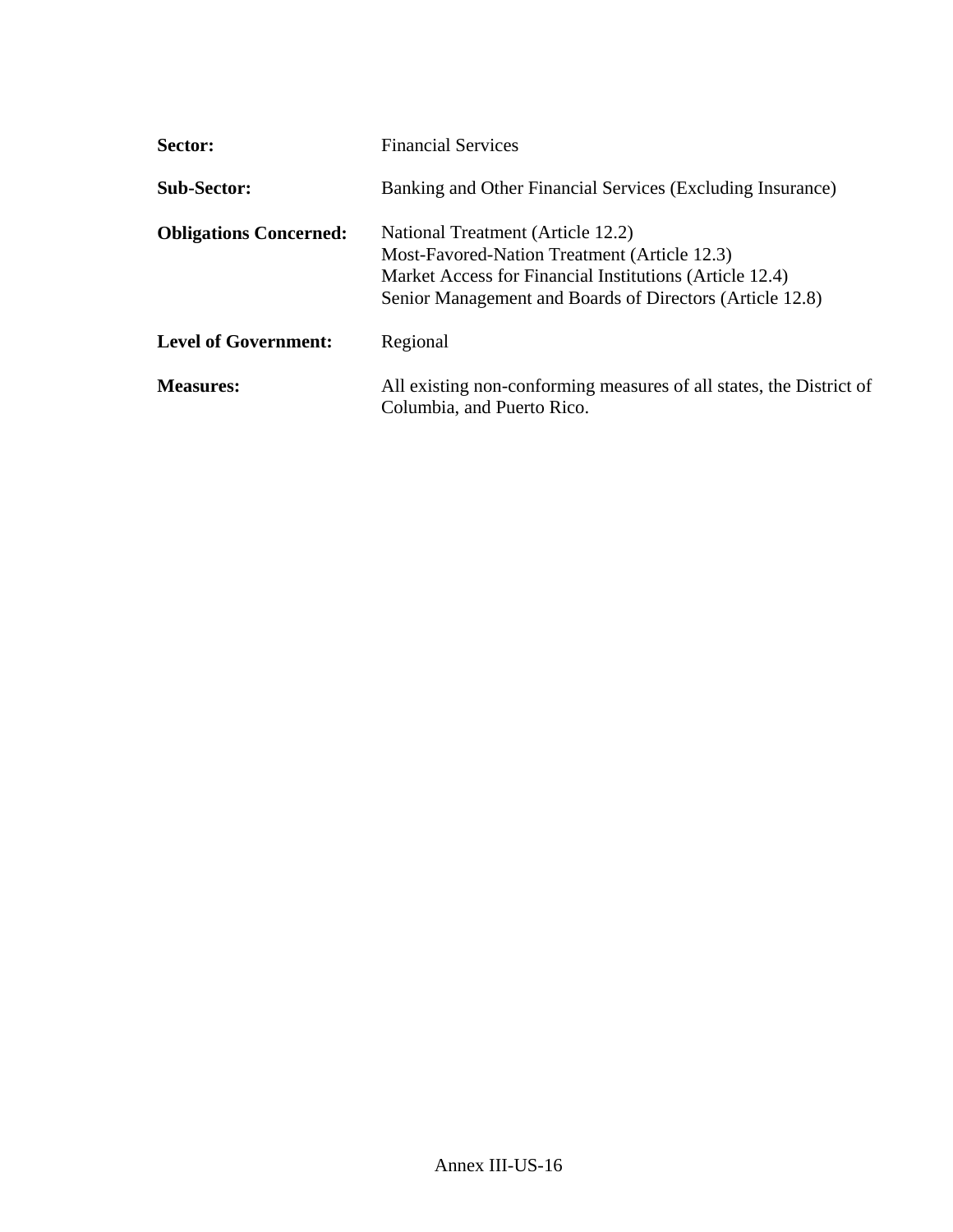| <b>Sector:</b>                | <b>Financial Services</b>                                                                                           |
|-------------------------------|---------------------------------------------------------------------------------------------------------------------|
| <b>Sub-Sector:</b>            | Insurance                                                                                                           |
| <b>Obligations Concerned:</b> | National Treatment (Article 12.2)<br>Cross-Border Trade (Article 12.5)                                              |
| <b>Level of Government:</b>   | Central                                                                                                             |
| <b>Measures:</b>              | 31 U.S.C. § 9304                                                                                                    |
| <b>Description:</b>           | Branches of foreign insurance companies are not permitted to<br>provide surety bonds for U.S. Government contracts. |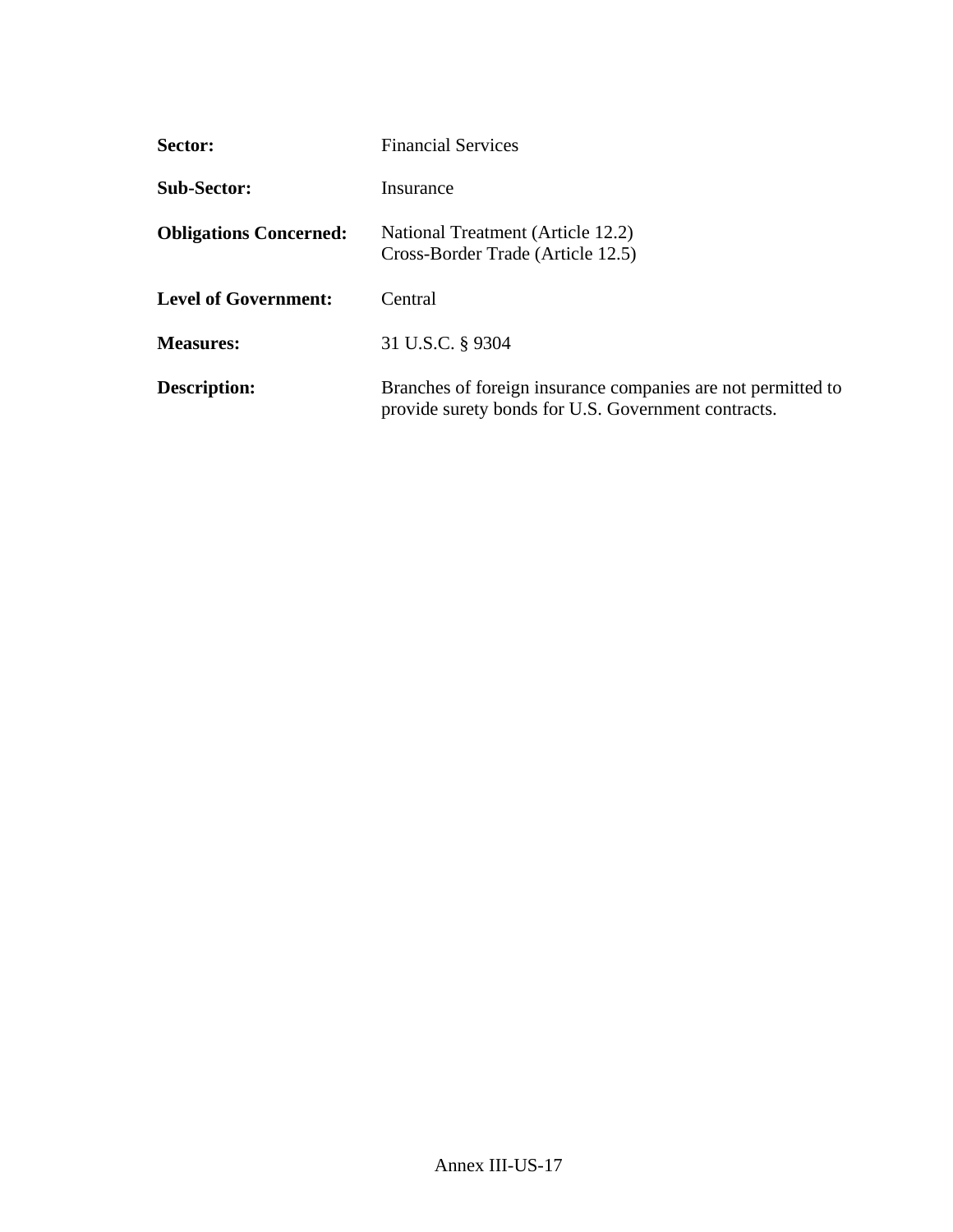| Sector:                       | <b>Financial Services</b>                                                                                                                                                                                                                                             |
|-------------------------------|-----------------------------------------------------------------------------------------------------------------------------------------------------------------------------------------------------------------------------------------------------------------------|
| <b>Sub-Sector:</b>            | Insurance                                                                                                                                                                                                                                                             |
| <b>Obligations Concerned:</b> | National Treatment (Article 12.2)<br>Cross-Border Trade (Article 12.5)                                                                                                                                                                                                |
| <b>Level of Government:</b>   | Central                                                                                                                                                                                                                                                               |
| <b>Measures:</b>              | 46 C.F.R. § 249.9                                                                                                                                                                                                                                                     |
| Description:                  | When more than 50 per cent of the value of a maritime vessel<br>whose hull was built under federally guaranteed mortgage funds is<br>insured by a non-U.S. insurer, the insured must demonstrate that<br>the risk was substantially first offered in the U.S. market. |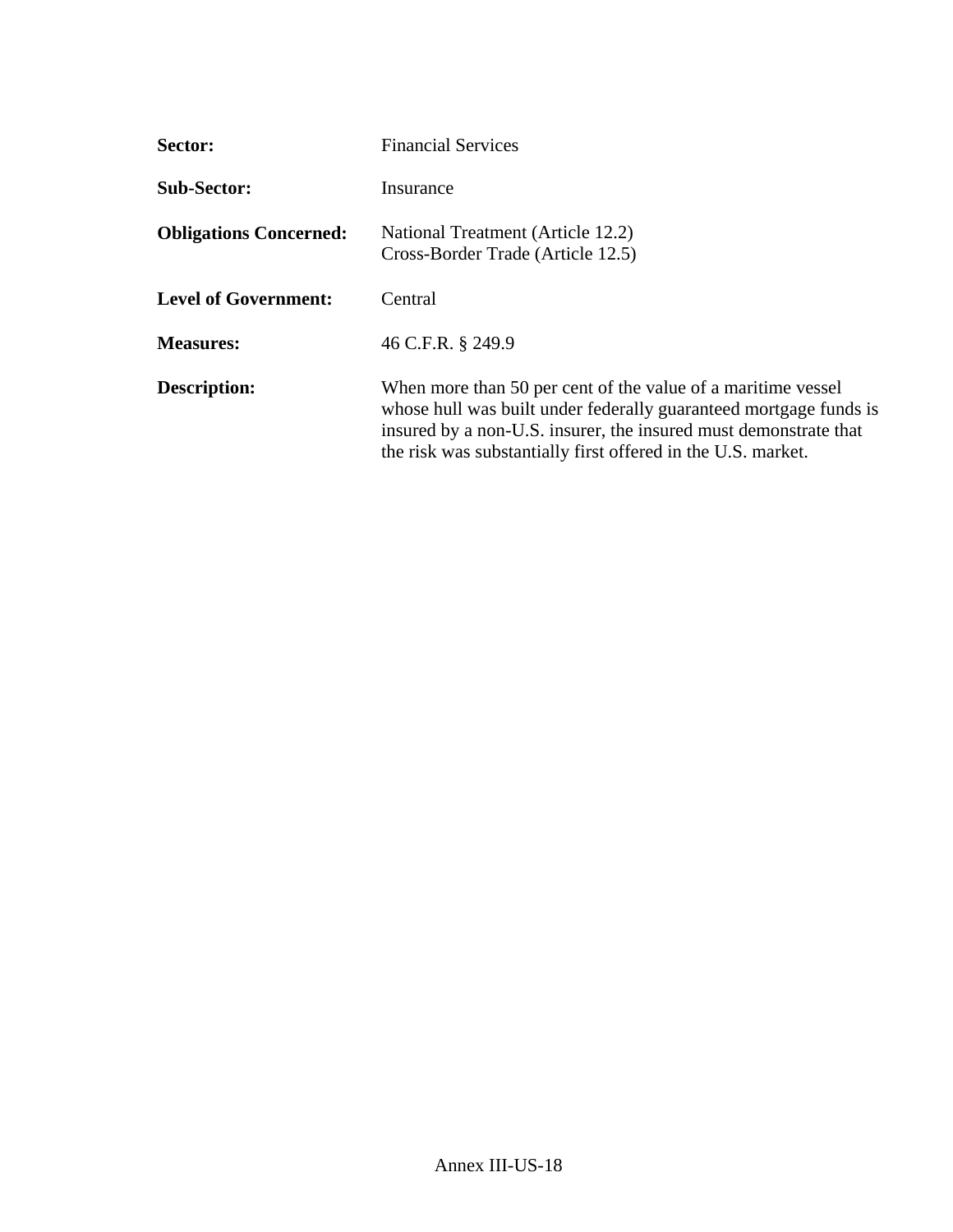| Sector:                       | <b>Financial Services</b>                                                                                                                                                          |
|-------------------------------|------------------------------------------------------------------------------------------------------------------------------------------------------------------------------------|
| <b>Sub-Sector:</b>            | Insurance                                                                                                                                                                          |
| <b>Obligations Concerned:</b> | National Treatment (Article 12.2)<br>Most-Favored-Nation Treatment (Article 12.3)<br>Cross-Border Trade (Article 12.5)<br>Senior Management and Boards of Directors (Article 12.8) |
| <b>Level of Government:</b>   | Regional                                                                                                                                                                           |
| <b>Measures:</b>              | All existing non-conforming measures of all states, the District of<br>Columbia, and Puerto Rico.                                                                                  |